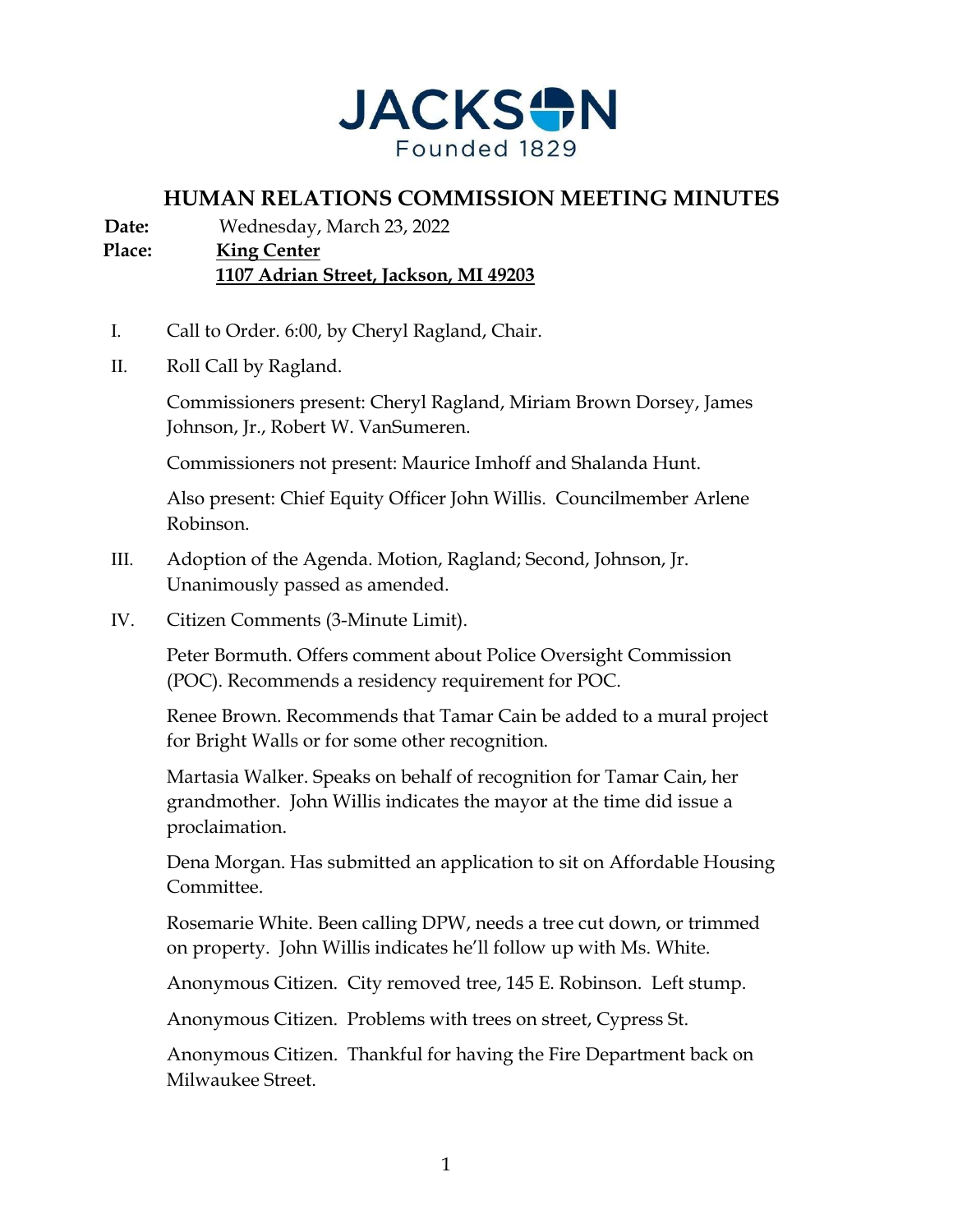V. Approval of the Previous Meeting Minutes.

December 2021 Minutes. Motion to approve, Dorsey; second, James, Jr. Motion carried.

February 2022 Minutes. Motion to approve, as amended, Dorsey; second, James, Jr. Motion carried.

Amendments to February 2022 minutes shall include the following changes: remove italics; clarify all abbreviations; correct James, to James, Jr.; clarify outline structure, simplify language, remove redundancy in "New Business;' include meeting location; include name of minutes recorder.

- VI. Community Liaison Police Officer Report. Sgt. Garcia reports City of Jackson Police Department conducting in-person training as part of twice yearly training program. De-escalation training was completed. Conducting interviews for new position. Preparing for police cadet position, a program whereby the City Police send a candidate for training at Jackson College and then guarantee employment. Planning to move two officers into the Jackson Public Schools. Recently ran Gun Violence Intervention program at Parkside.
- VII. Committee Reports.
	- Nominating Committee. One candidate coming through.
	- Project Development Committee. Nothing to report.
	- Policy and Complaint Committee. One report that may be coming through the channels. VanSumeren provided update on DEI Statement Drafting Subcommittee; the sub-committee will provide draft at next meeting.
	- Public Relations/Communications Committee. Nothing to report.
	- Public Events. Nothing to report.
- VIII. Old Business
	- a. Update on New Commissioner Applications. Willis indicates that several applications are working their way through the preliminary approval process.
- IX. New Business
	- a. Review City of Jackson Boards & Commissions' Assignments.

Ragland updates audience about the work HRC has done, surveying the boards. Ragland reviews list, and updates on which boards have been surveyed.